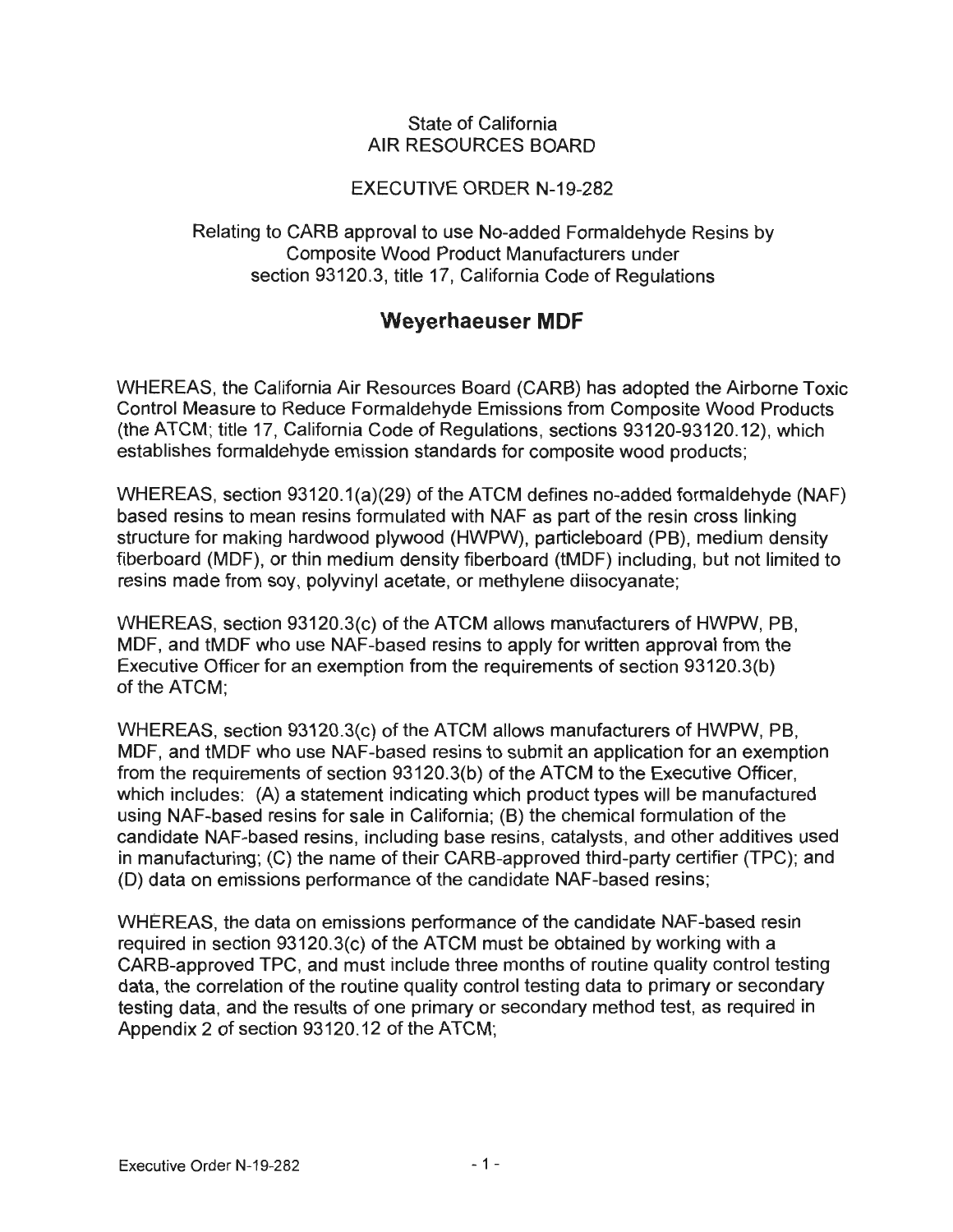WHEREAS, section 93120.3(c)(1) of the ATCM requires that 90 percent of the three months of routine quality control testing data and the result of one primary or secondary method test must be shown to be no higher than 0.04 parts per million (ppm), and that all data must be shown to be no higher than 0.05 ppm for HWPW and 0.06 ppm for PB, MDF, and tMDF;

WHEREAS, section 93120.3(c)(4) of the ATCM provides that the Executive Officer shall approve the application and issue an Executive Order if the evidence submitted by the applicant is sufficient to demonstrate that the applicant has met the requirements specified in section 93120.3(c)(1) of the ATCM;

WHEREAS, Weyerhaeuser MDF, or the applicant, submitted an application that we received on November 17, 2017;

WHEREAS, the original application from Weyerhaeuser MDF specified the range in product manufacturing parameters, applicable post-press product treatments, base resin trade name(s) and base resin manufacturer(s)/supplier(s), and other ingredients added to the base resin by the applicant to manufacture NAF MDF and tMDF products;

WHEREAS, GARB was provided base resin/adhesive information specifying the base resin polymer type and minimum and maximum values of all major and any minor ingredients in the base resin on a percent weight of solids basis;

WHEREAS, the base resins/adhesive supplier, commercial name, and resin type are set forth in Confidential Attachment A;

WHEREAS, section 93120.3(c) of the ATCM allows NAF product manufacturers to apply for re-approval to GARB by submitting an updated application;

WHEREAS, Weyerhaeuser MDF submitted the original and the updated applications for approval to GARB as follows:

| <b>Executive Order #</b> | Received Date   Signed Date   Action |          |
|--------------------------|--------------------------------------|----------|
| -17-282<br>N-            | 7/2017                               | Original |

WHEREAS, Weyerhaeuser MDF submitted an updated application for re-approval to GARB on September 24, 2019;

WHEREAS, the updated application from Weyerhaeuser MDF was deemed complete on October 7, 2019;

WHEREAS, the Executive Officer finds that the completed, updated application demonstrated the NAF manufacturer's ability to continue to comply with section 93120.3(c) of the ATCM; and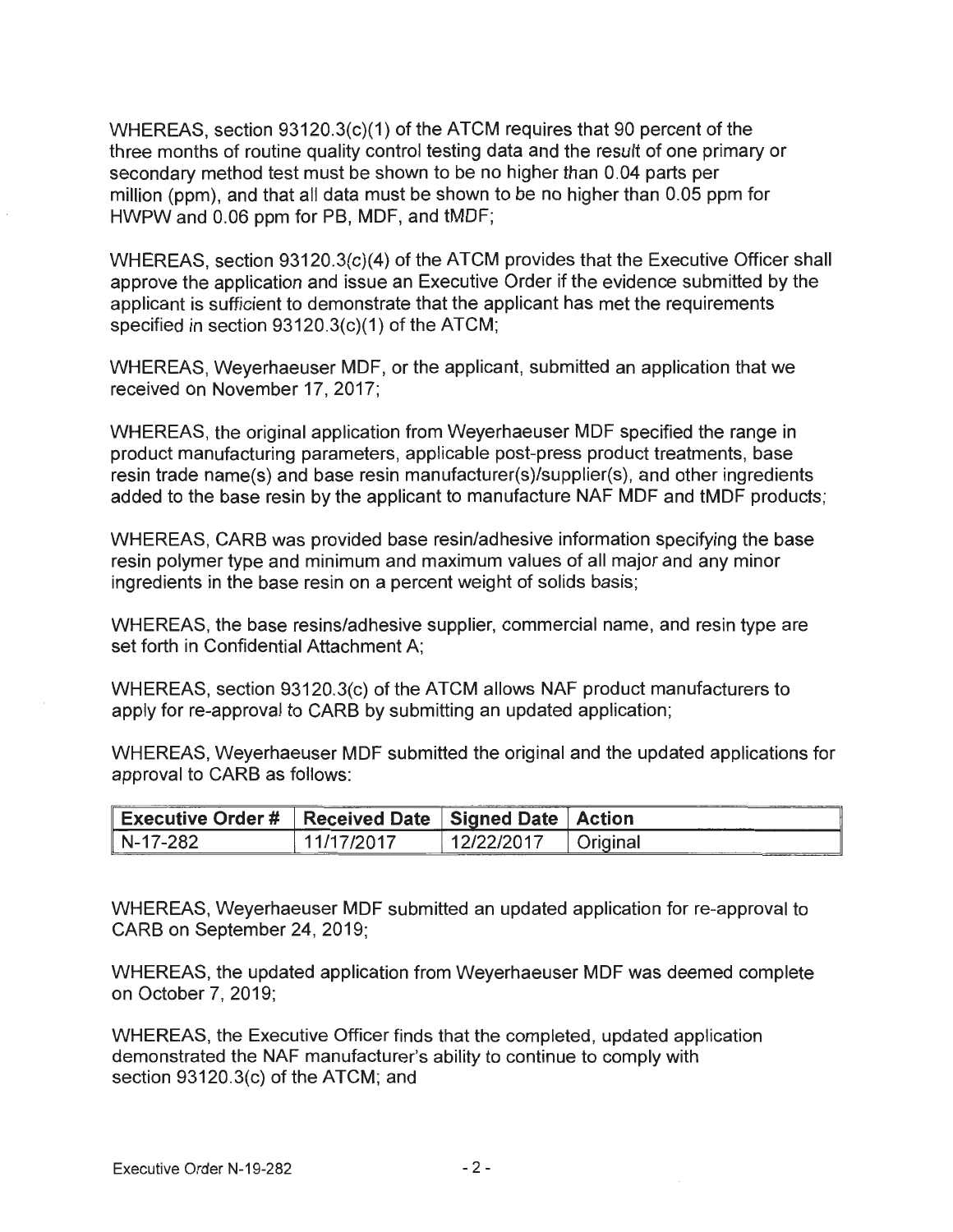WHEREAS, the Executive Officer approved Weyerhaeuser MDF's requests for re-approval and it is appropriate that Executive Order N-17-282 be superseded by this Executive Order N-19-282.

NOW, THEREFORE, IT IS ORDERED that Weyerhaeuser MDF is hereby approved as a NAF manufacturer of MDF and tMDF exempt from the requirements of section 93120.3(b) and Appendix 2 of section 93120.12 of the ATCM, provided that the following terms and conditions are met for products sold, supplied, offered for sale, or manufactured for sale in California:

- 1. Weyerhaeuser MDF must use the commercial resin listed and supplier listed in Section A of Confidential Attachment A of this Executive Order for the manufacture of NAF MDF and tMDF products.
- 2. As specified in Section B of Confidential Attachment A, Weyerhaeuser MDF is legally responsible for ensuring that the base resin specifications are within the ranges specified in the original application and any subsequent amendments of this Executive Order.
- 3. The application rate of the base resins used for the manufacture of NAF composite wood products by Weyerhaeuser MDF must be within the ranges specified in Section C of Confidential Attachment A of this Executive Order.
- 4. Other chemical components of the base resins (such as sizing wax and release wax) used for the manufacture of NAF composite wood products by Weyerhaeuser MDF must be within the ranges specified in Section D of Confidential Attachment A of this Executive Order.
- 5. The allowable operating parameters for press temperature and press time for the base resins used to manufacture the NAF composite wood products by Weyerhaeuser MDF must be within the ranges specified in Section E of Confidential Attachment A of this Executive Order.
- 6. Only the composite wood products with the product names listed in Section F of Confidential Attachment A of this Executive Order are authorized under this Executive Order.

BE IT FURTHER ORDERED that this Executive Order N-19-282 supersedes Executive Order N-17-282, which was issued on December 22, 2017.

BE IT FURTHER ORDERED that Weyerhaeuser MDF may change the resin system supplier listed in Section A of Confidential Attachment A if the new resin supplier supplies the same resin constituent listed in Confidential Attachment A, confirmatory emission tests are conducted, and the Chief of the Risk Reduction Branch within the Transportation and Toxics Division is notified in advance of using the new system for production.